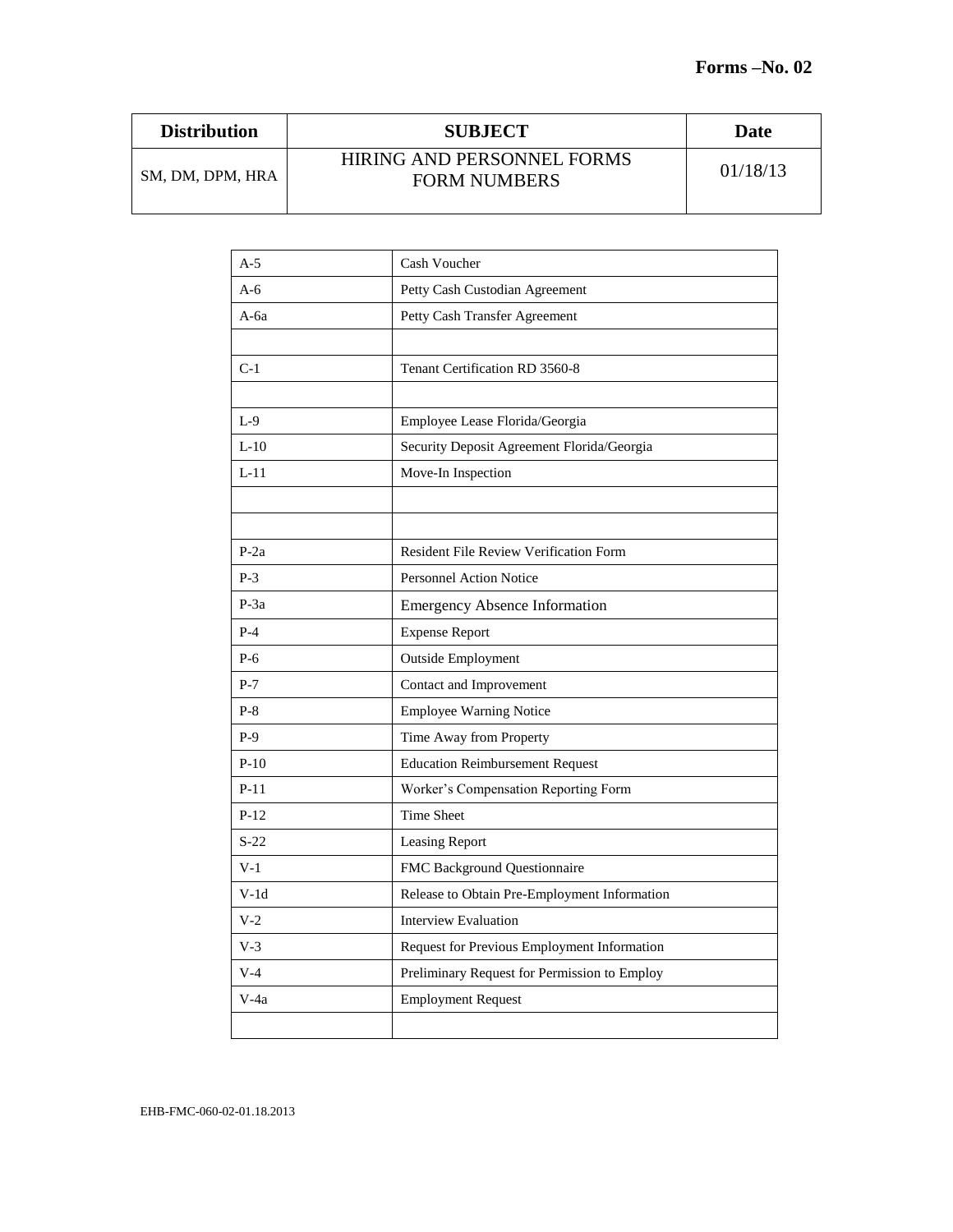| <b>Distribution</b> | <b>SUBJECT</b>                                    | Date     |
|---------------------|---------------------------------------------------|----------|
| SM, DM, DPM, HRA    | HIRING AND PERSONNEL FORMS<br><b>FORM NUMBERS</b> | 01/18/13 |

| Site Manager Offer Letter                      |
|------------------------------------------------|
|                                                |
| Maintenance Person Offer Letter                |
| Site Manager Agreement                         |
| Maintenance Person Agreement                   |
| Employee Addendum to Lease                     |
| Employee Utility Addendum                      |
| Standard Operating Procedures Manual-Book 1    |
| Standard Operating Procedures Manual-Book 2    |
| Master Forms Manual Receipt                    |
| 3560 Manual Receipt                            |
| Employee Handbook Receipt                      |
| Final Request for Permission to Employ         |
| Paycheck Checklist                             |
| <b>Classified Advertisement Request</b>        |
| Verification of Commencement of Employment     |
| First Paycheck Letter                          |
| Final Paycheck Letter                          |
| Employment Procedures and Forms Manual Receipt |
| Final Paycheck Checklist                       |
|                                                |
| Verification of Termination of Employment      |
| <b>Request to Terminate Employment</b>         |
| Internet and E-Mail Use Policy                 |
| Drug Free Workplace Policy                     |
| Acknowledgement of Receipt and Understanding   |
| Consent to Employee Drug Testing               |
| Direct Deposit Agreement                       |
| Self-Nomination Form                           |
| Non-Use of Tobacco Products Agreement          |
|                                                |
| Sample Chain of Custody Form                   |
|                                                |